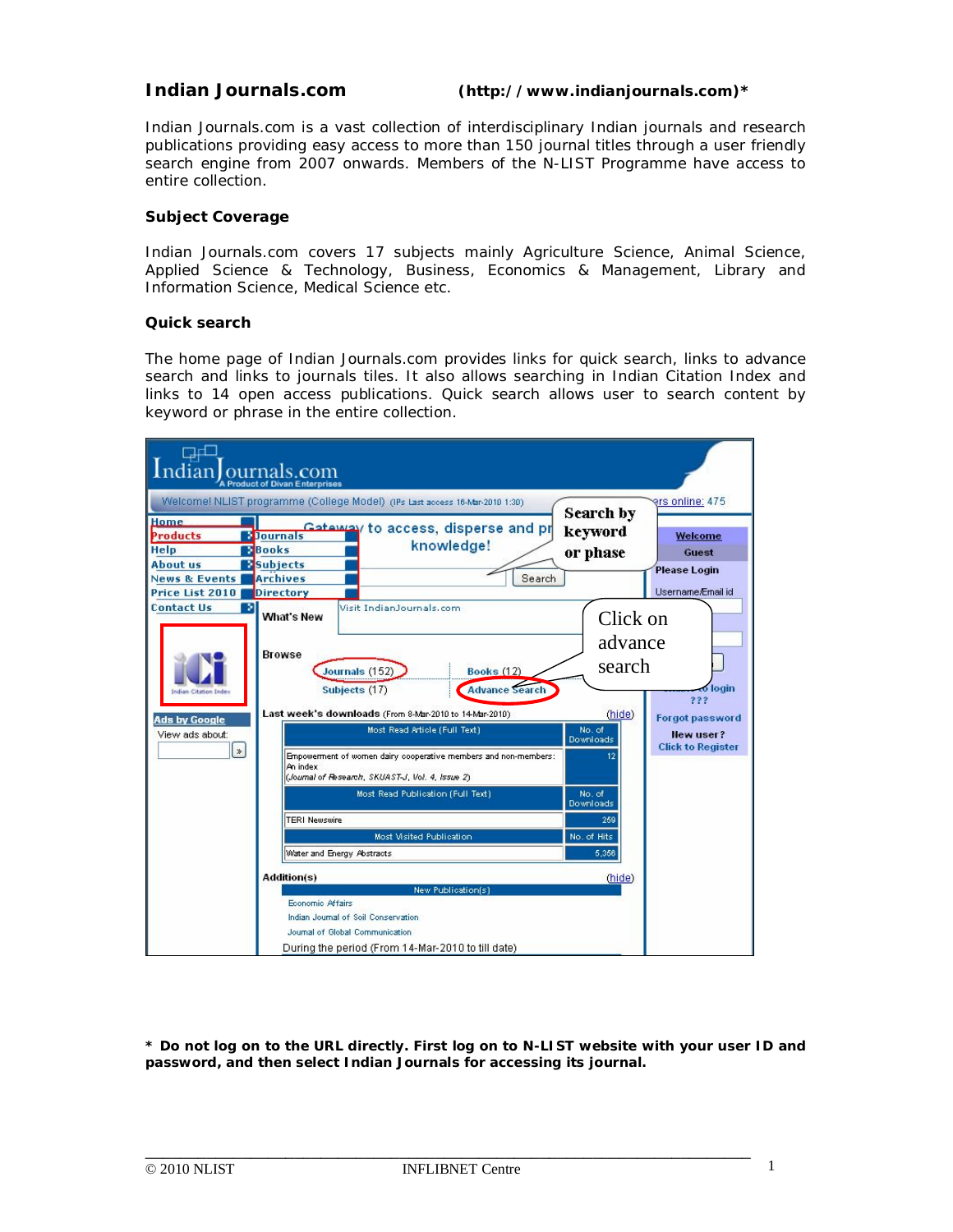# **Advance search**

Advance search allows user to search article by:

- Author Name:- author surname(s) of article(s)
- Keyword:- article(s) keywords
- Abstract: abstract of article(s)
- Title:- title of article(s). User can enter either phrase or whole content of the article title
- Full Text: whole content of article(s)

| J El<br>ndian ournals.com<br>A Product of Divan Enterprises                                                |                                                                                                                                                                                                                                                                                                                                                                                                    |              |                 |        |  |  |  |  |
|------------------------------------------------------------------------------------------------------------|----------------------------------------------------------------------------------------------------------------------------------------------------------------------------------------------------------------------------------------------------------------------------------------------------------------------------------------------------------------------------------------------------|--------------|-----------------|--------|--|--|--|--|
| Welcome! NLIST prisit indianjournals.com<br>Users online: 615<br>Odel) (IPs Last access 16-Mar-2010 1:30)  |                                                                                                                                                                                                                                                                                                                                                                                                    |              |                 |        |  |  |  |  |
|                                                                                                            | <b>User name/Email id</b>                                                                                                                                                                                                                                                                                                                                                                          |              | <b>Password</b> | Log In |  |  |  |  |
| Home<br>My Profile                                                                                         | <b>Advanced search</b>                                                                                                                                                                                                                                                                                                                                                                             |              |                 |        |  |  |  |  |
| <b>Registration</b><br><b>Products</b><br>э                                                                | This advance search based on following areas with an optional field which makes flexible and<br>accurate search only in :<br>Author Name:- author sumame(s) of article(s)<br>Keyword:- article(s) keywords<br>Abstract:- abstract of article(s)<br>Title:- title of article(s). User can enter either phrase or whole content of the article title<br>٠<br>Full Text:- whole content of article(s) |              |                 |        |  |  |  |  |
| Help<br>У<br><b>About us</b><br>2<br><b>News &amp; Events</b><br>Price List 2010<br><b>Contact Us</b><br>х |                                                                                                                                                                                                                                                                                                                                                                                                    |              |                 |        |  |  |  |  |
| <b>Quick Search</b><br>Search<br><b>Advanced Search</b>                                                    | Author Name:<br>Keyword:<br><b>Abstract:</b><br>Title:<br>Full text:<br>Publication:                                                                                                                                                                                                                                                                                                               | All Journals | ×               |        |  |  |  |  |
| <b>Ads by Google</b><br><b>ROM Hotel</b><br><b>Rural Thailand</b><br><b>Thailand Visa</b><br>Cheats        |                                                                                                                                                                                                                                                                                                                                                                                                    | Search       | Reset           |        |  |  |  |  |

# **Browse journals**

User can browse journals alphabetically. He / she can browse journals from amongst all publications or subscribed publications or open access publications**.**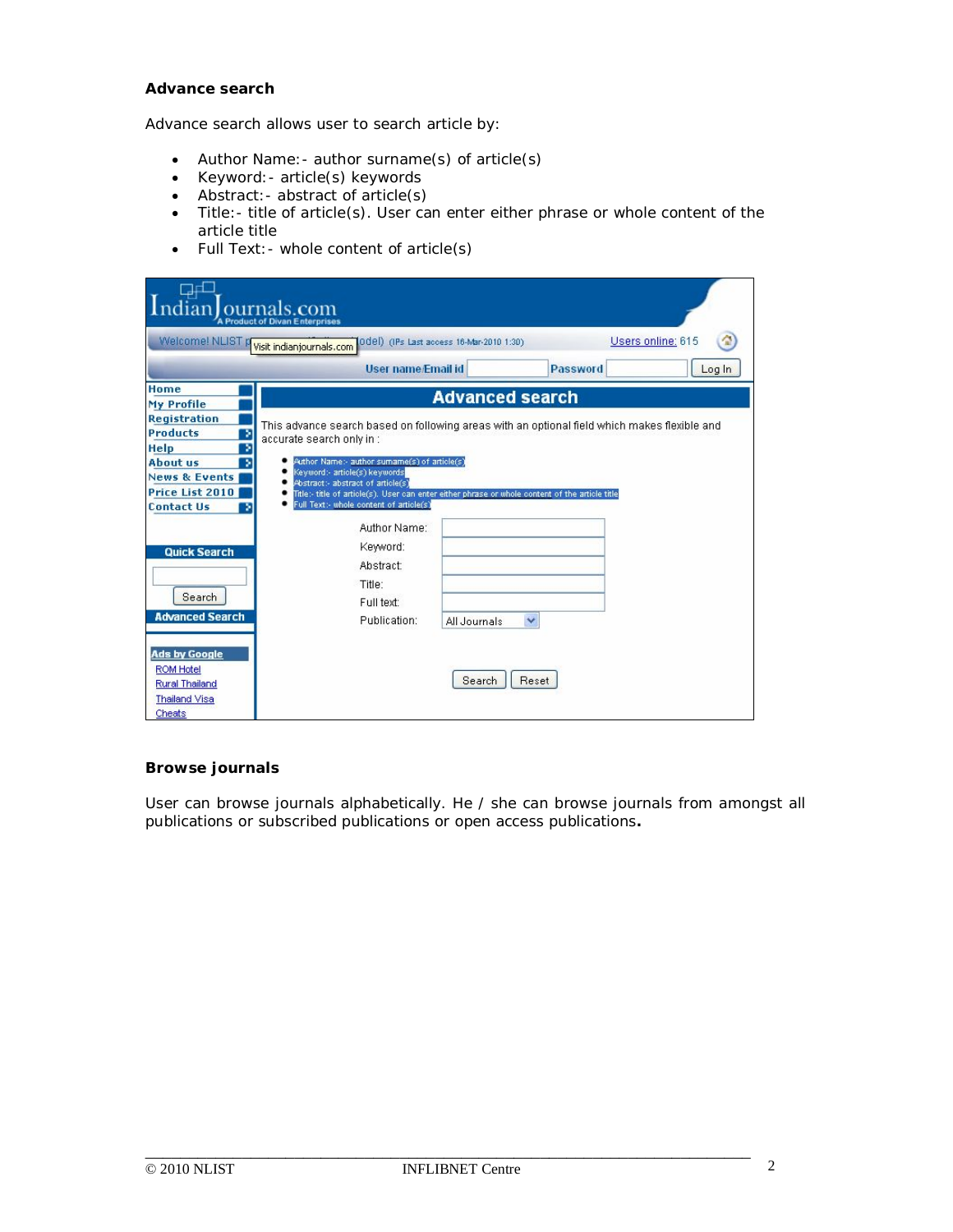

Click at the title of journals to visit journal page where he can search current issues, archives and some free sample issues as shown in the screenshot reproduced below.



# **Archive Search**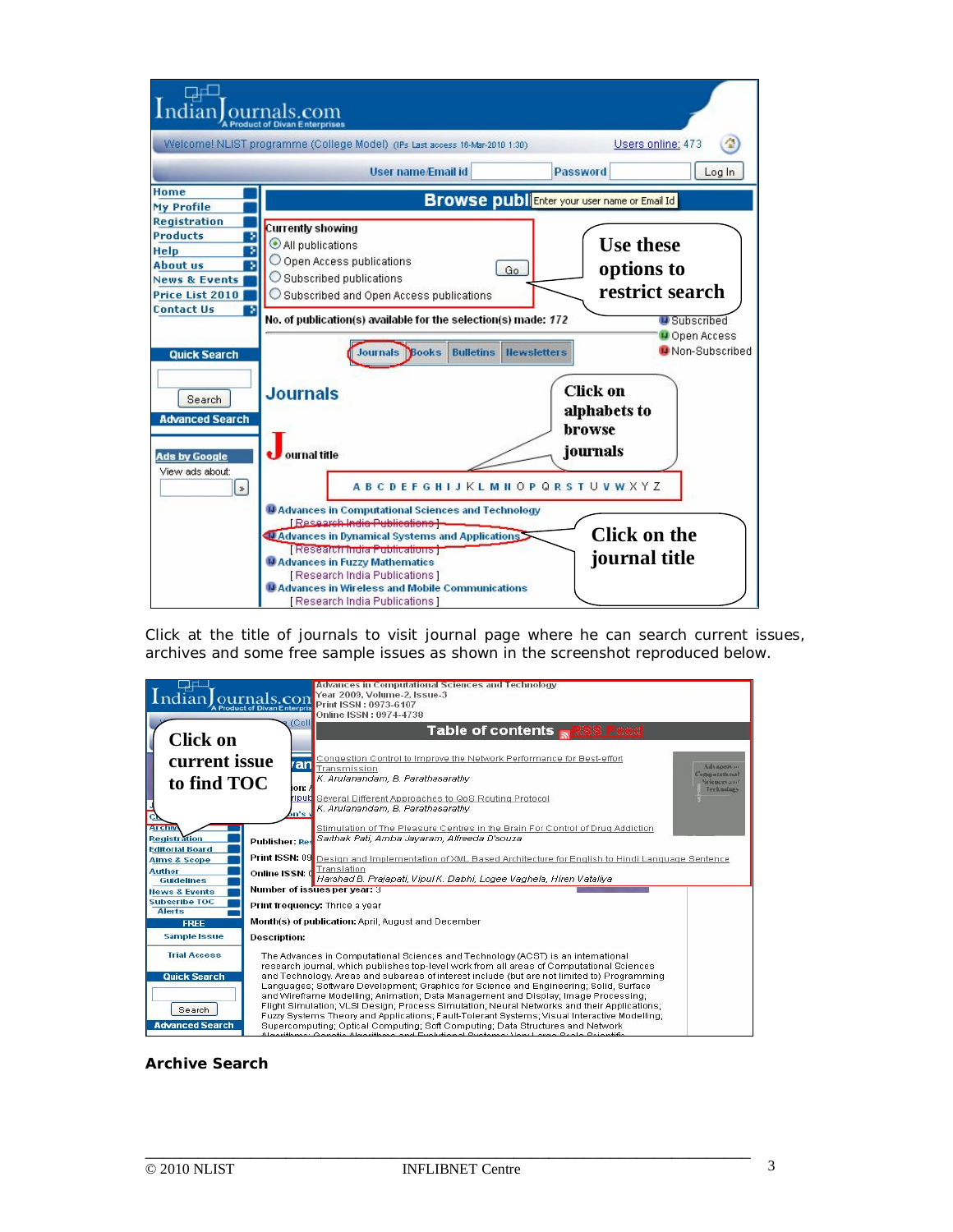Archive Search allows user to restrict his search by year and volume / issue. User has provision to click next and previous title without going back to the content page as shown below:



# **Alerts**

Alerts enable user to receive intimation of new issues uploaded to the digital archive of indianjournals.com. User has to register their name and email for the site as shown in the figure below.